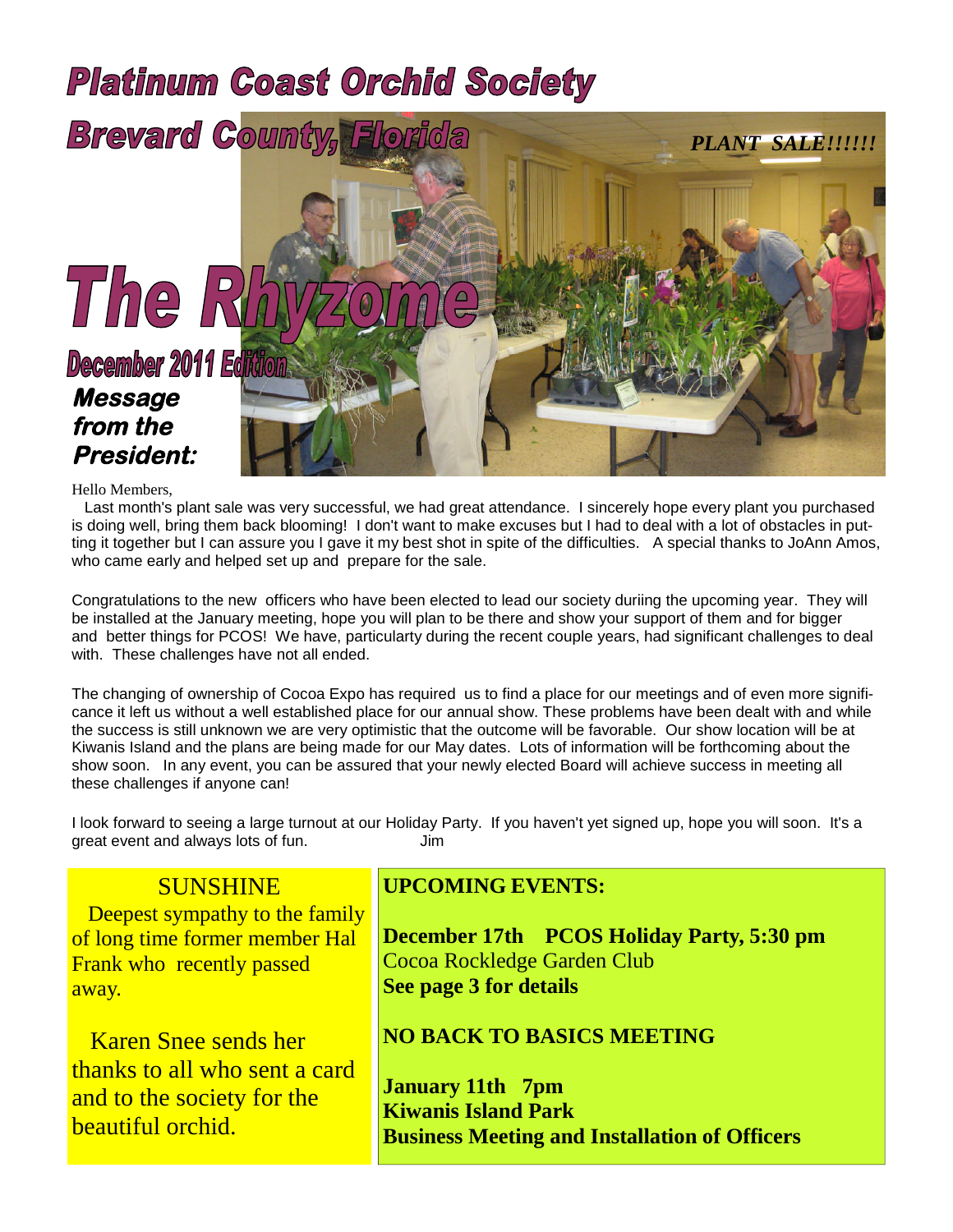

*This beautiful purse, designed and embroidered by Sue Smith, will be raffled off to the people who buy the first 70 tickets at \$1 each. The 14 remaining tickets will be sold at the Holiday Party on December 17th. The raffle will take place when the 70th ticket is sold. There are only 14 tickets left. You do not have to be present to win.*

The following were elected at the November meeting and will be installed at the January 11th meeting.

President:

**Dennis Gollehon** Vice President: **Joyce Schofield** Treasurer: **Margaret Croucher** Secretary: **Nadine Kern** Directors: 2012-2013 **Leeann McCollough Marsha Lovas**

2012 **JoAnn Amos**

# **2011 PCOS OFFICERS AND CHAIRS**

**Jim Adamson Betty Adamson 321-632-2847 jadamson1@cfl.rr.com MEMBERSHIP**

**VICE PRESIDENT John Hicks LIBRARIAN 407-277-0430 Sally Pancoast hicksj0430@bellsouth.net**

**TREASURER Patti Scholes Joyce Schofield 321-783-5200 RAFFLE HOST joyceschofield1@att.net Glenda Titler**

**Nadine Kern Steve DeSorbo 321-504-1199 kernn@bellsouth.net PROGRAMS**

**PAST PRESIDENT John Hicks Peter Pancoast 321-459-1996 sallypancoast@cfl.rr.com**

**DIRECTORS JoAnn Amos 321-259-8585 mijo2800@yahoo.com**

**Dennis Gollehon 321-427-6959 dgollehon@earthlink.net**

**Joan Lehnert 321-632-7105 joanlehnert@belsouth.net**

**Karen Snee 321-453-1862**

### **EQUITANT ONCIDIUM ALERT!!!! —-**

**If you bought one of these at the meeting last year, check them for a spike. Betty has six that have spikes on them now.**

**PRESIDENT AOS REPRESENTATIVE**

**Joyce Schofield**

**NEWSLETTER EDITOR**

**SECRETARY PLANT TABLE HOST**

**Sally Pancoast**